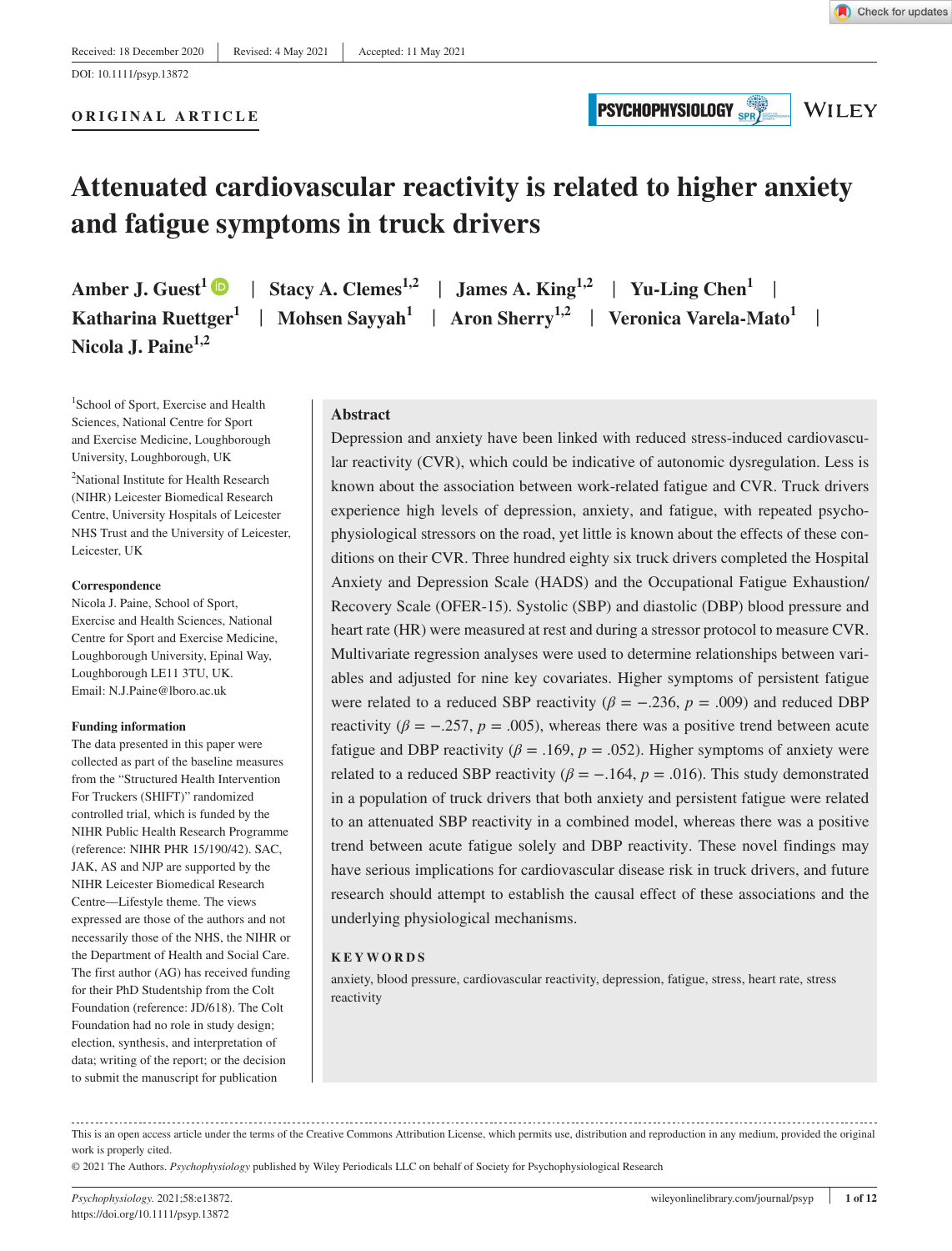# **PSYCHOPHYSIOLOGY** *SPRY*

# **1** | **INTRODUCTION**

Most research on cardiovascular stress reactivity has traditionally concerned elevated cardiovascular responses and its association with disease pathogenesis (Lovallo & Gerin, 2003), whereas a reduced stress reactivity was assumed to be acceptable, even necessary, for good health (Lovallo, 2005; Phillips et al., 2013). However, recent research shows that an attenuated cardiovascular response is equally indicative of dysregulation of the stress reactivity system as it deviates from the homeostatic norm. Reduced cardiovascular reactivity (CVR) has similarly been associated with other negative health implications such as obesity (Carroll et al., 2008), poor self-reported health (Phillips et al., 2009), depression and anxiety symptoms (Carroll et al., 2007; de Rooij et al., 2010; Salomon et al., 2009; York et al., 2007), which are associated with the development of cardiovascular disease (CVD) (Akil & Anwar Ahmad, 2011; Cohen et al., 2015; Fan et al., 2008). It is therefore now understood that dysregulated CVR can lead to poor health outcomes, and therefore, a moderate response closer to the median is optimal (Carroll et al., 2009; Lovallo, 2013).

Recent studies, which used large cohort samples and adjusted for covariates, have predominantly found significant negative associations between depression and cardiovascular stress reactivity (Carroll et al., 2007; Phillips, 2011; de Rooij, 2013; York et al., 2007), suggesting that those with higher rates of depression display lower CVR to stress. Similar results have been found for anxiety, with studies finding negative correlations between anxiety and cardiovascular stress reactivity (Carroll et al., 2007; de Rooij, 2013; Souza et al., 2015; Young et al., 1998) and meta-analytic data demonstrating the same effect (Chida & Hamer, 2008).

Less research has been conducted into the effects of fatigue on stress reactivity, despite fatigue being a somatic symptom in the diagnosis of depression (American Psychiatric Association, 2013). One study found that as self-reported fatigue increased during a stressor task, systolic blood pressure (SBP) reactivity decreased (Nolte et al., 2008). Similarly, another study that assessed naturally occurring fatigue found higher self-reported fatigue was associated with reduced SBP reactivity to a stress task (Lagory et al., 2011). Likewise, participants that underwent sleep restriction also saw a lower reaction to stress reactivity (Lü et al., 2018; O'Leary et al., 2013). Research suggests that there is an association between fatigue and an increased risk of developing CVD and cardiovascular-related events (Melamed et al., 2006). To date, no study has looked at the association between workrelated fatigue and cardiovascular stress reactivity.

The issue of psychological influences (e.g., fatigue, anxiety, and depression) on CVR to stress is particularly relevant for truck drivers. Truck drivers are exposed to psychological stressors in their working environment daily, such as

prolonged driving, traffic, dangerous road users, and navigating down narrow roads while endeavouring to meet chronic time targets (Passey et al., 2014). A recent systematic review found prolonged driving elicits a physiological stress response, including increases in urine catecholamine and cortisol concentrations after driving for long hours (Antoun et al., 2017). Truck drivers are at an elevated risk of developing CVD (Apostolopoulos et al., 2010) and also have a higher than national average prevalence of fatigue, anxiety, and depression (Chalmers & Lal, 2016; Guest et al., 2020; Varela-Mato et al., 2017). Negligible research has been conducted into the impact of these factors on their cardiovascular responses to stress amongst this at-risk group.

#### **1.1** | **Aims and hypothesis**

This study aimed to investigate whether depression, anxiety, and fatigue were related to cardiovascular responses to acute stress tasks in a sample of truck drivers. It was hypothesized that there would be a negative relationship between selfreported depressive, anxiety, and fatigue symptomology, and cardiovascular stress reactivity, and that higher symptoms of depression, anxiety, and fatigue would be associated with attenuated cardiovascular responses to stress.

# **2** | **METHOD**

#### **2.1** | **Participants and selection**

Participants were recruited as part of a cohort of longhaul truck drivers taking part in the "Structured Health Intervention For Truckers" (SHIFT) trial, which consisted of 386 participants recruited across 25 depots from the Midlands region of the United Kingdom. Full details of the trial protocol and measurements have been reported elsewhere (Clemes et al., 2019). In brief, drivers were recruited to voluntarily take part in a 12-month health intervention within their workplace. Drivers were excluded from the main trial if they suffered from clinically diagnosed CVD, had haemophilia or any blood-borne viruses, or suffered mobility limitations that prevent them from increasing their daily activity levels. The data reported in this study are from a 2-hr health assessment undertaken during the baseline phase of the trial and prior to intervention allocation and administration. Participants were asked to fast from all food and drink (except water) for at least 4 hr before the health assessment, which was conducted at the beginning of their shift. Where possible, participants underwent the health assessment in a room alone with the experimenter, where this was not possible (<25% of the time), a screen was put up to divide the room and offer privacy. Ethical approval was obtained from the Loughborough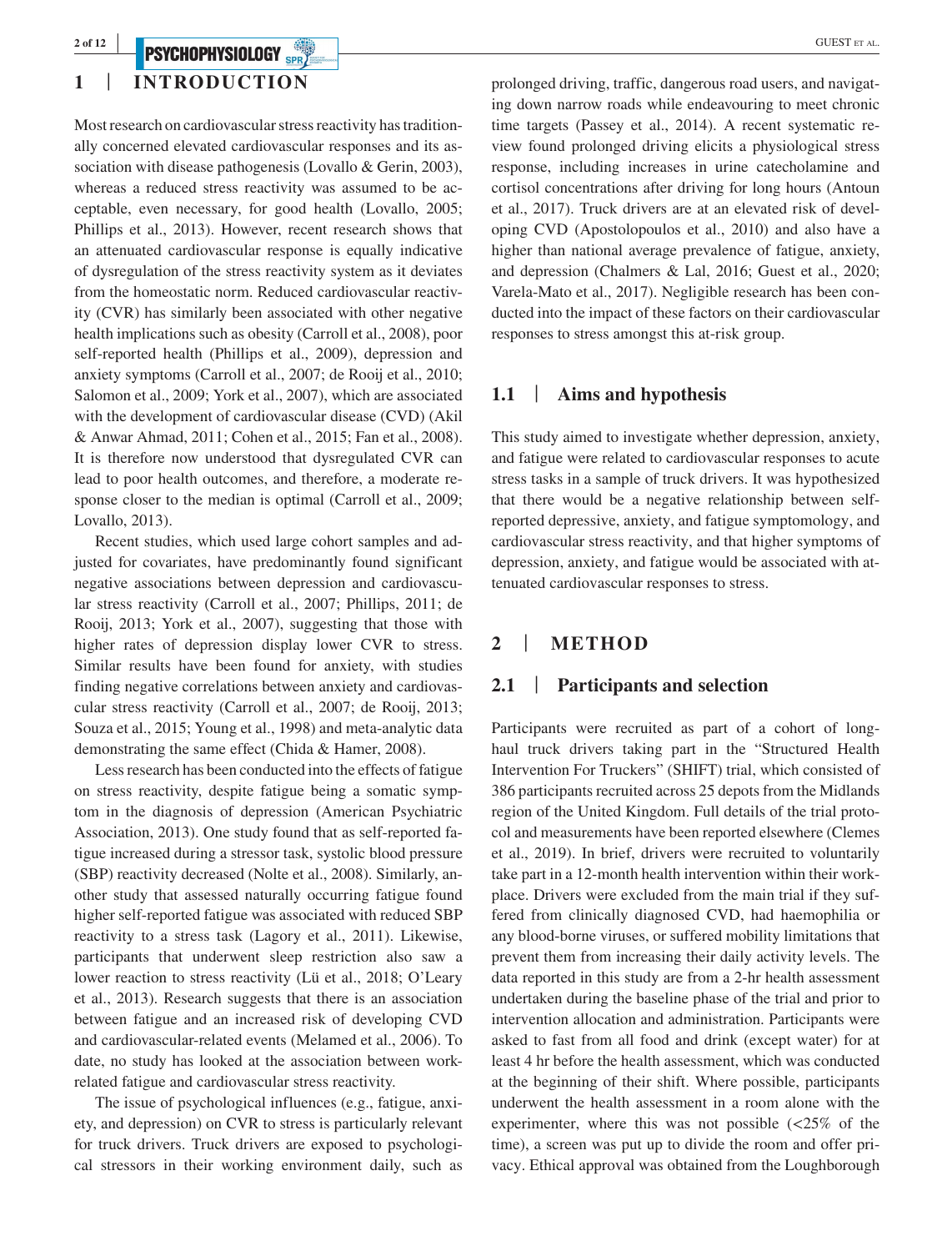University Ethics Approvals (Human Participants) Sub-Committee (reference: R17-P063). Written informed consent was obtained from all participants.

### **2.2** | **Procedures and measures**

Participants completed a comprehensive health questionnaire, which included information on lifestyle behaviours and medication use. This was followed by a health assessment, conducted by trained researchers within drivers' workplace environment before their shift. Details of all measurements taken are reported elsewhere (Clemes et al., 2019). The measurements relating to the analyses reported in this paper are described below, and a methodological schematic illustration is shown in Figure 1.

# **2.3** | **Anthropometrics**

Anthropometric measurements were undertaken, with stature measured using a portable stadiometer and body mass measured using Tanita DC-360S body composition scales. Body Mass Index (BMI) was subsequently calculated. The classification of healthy, overweight, and obese weight status were ascribed using the World Health Organization (WHO) classifications (World Health Organization, 2000).

#### **2.4** | **Psychological measures**

#### 2.4.1 | Depression and anxiety

Depression and anxiety symptoms were self-reported using the validated Hospital Anxiety and Depression Scale (HADS) (Zigmond & Snaith, 1983), which has been previously used in similar research (de Rooij et al., 2010). The

**EXECUTER AL. 3 of 12 2 2 3 of 12 2 3 of 12 2 3 of 12 3 of 12 3 of 12** 

HADS can be used to indicate the presence of clinical depression or anxiety symptoms. This questionnaire consists of two subscales, seven questions for anxiety symptoms (HADS-A) and seven questions for depressive symptoms (HADS-D). The Cronbach's *α* for the HADS-A and HADS-D for this sample was calculated as .78 and .72, respectively. Each answer is scored between 0 and 3, with total scores for each construct ranging from 0 to 21. For each construct a score of 7 or less indicates no symptoms, whereas scores of 8–10, 11–14, and 15–21 indicate the presence of mild, moderate, and severe symptoms, respectively (Bjelland et al., 2002).

#### 2.4.2 | Fatigue

Fatigue symptoms were self-reported using the validated Occupational Fatigue Exhaustion/Recovery Scale (OFER-15) (Winwood et al., 2005, 2006). The OFER-15 questionnaire is a specific work-related measure of fatigue within the last few months. It comprises 15 questions, with five questions relating to chronic fatigue, five to acute fatigue, and five to persistent fatigue. In this questionnaire, acute work-related fatigue is principally mediated through work-related factors and measured as fatigue felt at the end of the shift. Persistent fatigue suggests the accumulation of low recovery from high levels of acute fatigue, and chronic work-related fatigue is a maladaptive consequence of unrelenting persistent fatigue, resulting in declining interest, reduced concentration, and negative emotions.

Each question was scored between 0 and 6 where 0 is *strongly disagree* and 6 is *strongly agree*. Scores were then processed to ascertain a 0–100 scale, where 0 indicated minimal fatigue and 100 indicated maximal fatigue. The Cronbach's  $\alpha$  for each measure of fatigue in this sample has been calculated be >.84, identical to other population samples (Winwood et al., 2006).



**FIGURE 1** Schematic illustration of the trial protocol. BP, blood pressure; HR, heart rate; HADS, Hospital Anxiety Depression Scale; OFER-15, Occupational Fatigue Exhaustion/Recovery Scale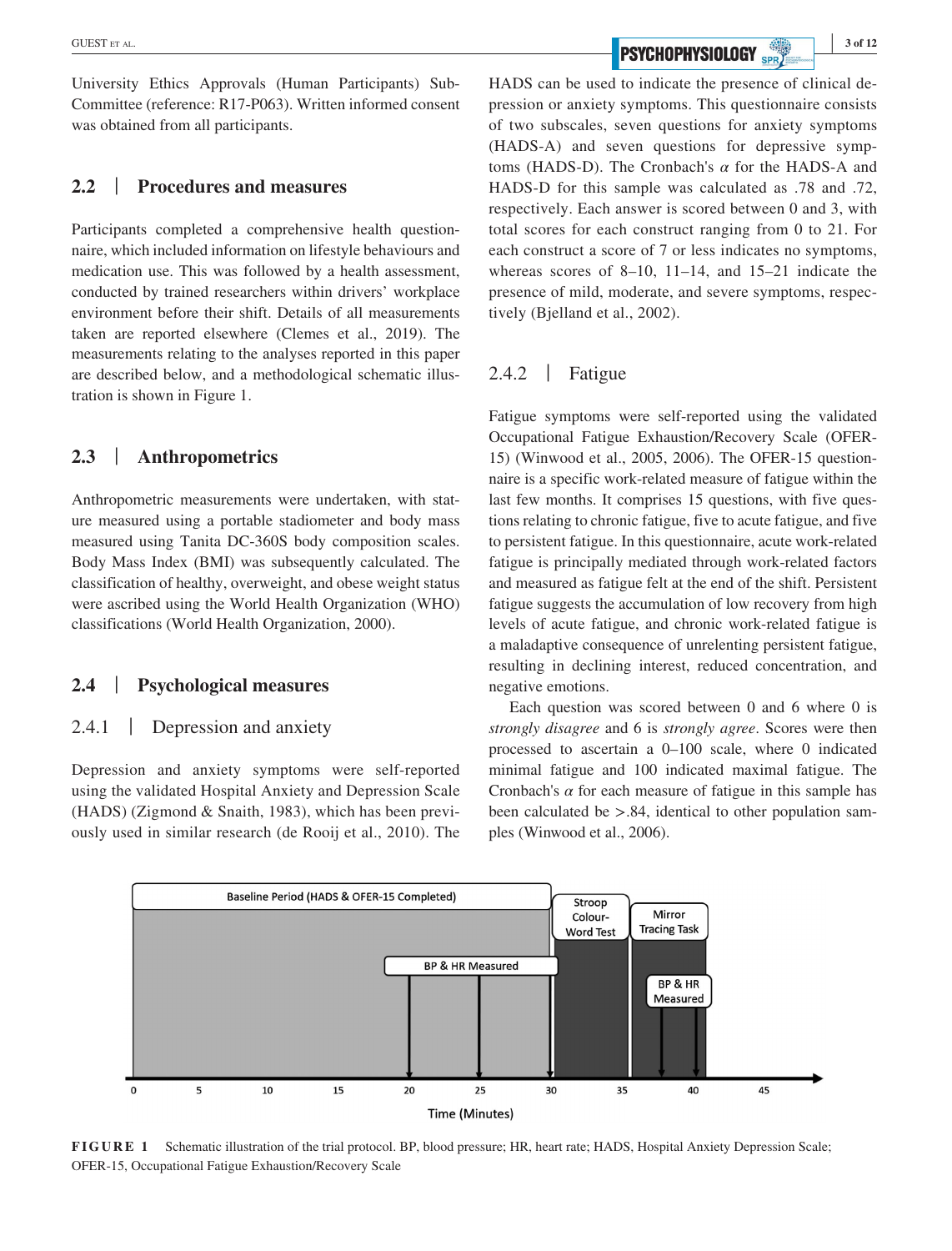# **PSYCHOPHYSIOLOGY** *SPRY*

#### **2.5** | **Cardiovascular measures**

Cardiovascular measures of systolic blood pressure (SBP), diastolic blood pressure (DBP), and HR were measured at rest and under stress, using the validated automated Omron (HEM-907) sphygmomanometer (White & Anwar, 2001), placed on the brachial region of the left arm. Researchers ensured that arms were rested at heart level, and feet were flat on the floor for all measures. For resting measures, a reading was taken after 20 min rested in a seated position where participants were asked to fill in study questionnaires, with 5-min intervals between each measurement. The mean resting SBP, DBP, and HR readings were calculated from the three measurements.

#### **2.6** | **Psychological stress tasks**

Cardiovascular perturbations to acute stress were induced using two well-known stressor tasks, previously used in similar research to stimulate a physiological stress response (Hamer & Steptoe, 2012).

A 5-min version of the Stroop Colour-Word test was used as the first stress task. The Stroop Colour-Word test is run using computer-based software, which displays colored words, and the participant is required to correctly identify the color of the word and not what the conflicting word says (MacLeod, 1991). This test compiled three stages, which became incrementally more difficult. Before each stage, participants were given standardized instructions and a short practice to ensure that they understood the requirements of the task.

The Stroop test was followed immediately by the Mirror Tracing task (Campden Instruments Auto Scoring Mirror Tracer 58024E), which has been routinely used to induce stress elsewhere (Feldman et al., 1999). The Mirror Tracing task involves tracing an adonized star pattern using a metal tipped stylus with the right hand continuously for 5 min; however participants are only to use the reflection of the star in an adjacent mirror for reference. The machine beeped if the metal tipped stylus left the star pattern, and each mistake was recorded on the machine. Participants were told to aim for at least five complete stars in the timeframe.

BP and HR were measured during the Mirror Tracing task at 2 min 15 s and at 4 min 35 s into the task to measure psychophysiological reactivity to acute stress. The mean stress induced SBP, DBP, and HR readings were calculated from the two measurements.

#### **2.7** | **Statistical analysis**

Variables were checked for normal distribution using the Kolmogorov–Smirnov test of normality, with normally distributed variables reported as means (standard deviation

[*SD*]) and non-normally distributed variables reported as medians (interquartile range [IQR]). The baseline cardiovascular measures were determined as a mean of the 3 readings at rest, and the stress cardiovascular measures were determined as a mean of the 2 readings during the stress protocol. To create a CVR measure for SBP, DBP, and HR, the mean resting SBP, DBP, and HR measures were subtracted from the mean stress-induced measures.

The HADS and OFER-15 Scale were analysed as continuous scores. The relationship between CVR and symptoms of depression, anxiety, and fatigue was tested using multivariate regression analysis. Models were adjusted for potential confounding variables determined a priori, based on previous associations with CVR (de Rooij et al., 2010). These were added to the regression models as covariates in Step 2 of the model and included age, sex, BMI, use of anti-hypertensive medication, use of beta blockers, smoking, alcohol consumption, shift pattern, weekly hours worked, and mean resting SBP/DBP/HR. Antipsychotic drug use was not included as a covariate as no participants reported using these. Statistical analyses were conducted using IBM SPSS Statistics 25. Outliers were defined as >2 *SD* from the mean, checked for physiological plausibility, and removed from the dataset if appropriate. Occasional missing data are reflected in the reported degrees of freedom. Relationships were considered statistically significant if *p* values were ≤.05.

# **3** | **RESULTS**

#### **3.1** | **Participant characteristics**

Full sample characteristics are shown in Table 1. Three hundred and twenty-two participants provided valid data for all resting and stress protocol cardiovascular measurements. Table S1 shows full sample characteristics only for those who completed all cardiovascular measures of reactivity  $(N = 322)$ . A sensitivity analysis revealed there were no significant differences in age, sex, BMI, depression, anxiety, and fatigue values between those included in the analyses compared with those with missing DBP or HR reactivity data ( $p \geq 0.181$ ), but there was a significant difference in age  $(p = .012)$  between those included in the analyses and those with missing SBP reactivity data (see Table S2). For missing data, 45 participants were missing SBP reactivity data (29 participants were outliers and 16 did not provide all measures of SBP); 38 participants were missing DBP reactivity data (20 participants were outliers, and 18 did not provide all measures of DBP), and 39 participants were missing HR reactivity data (13 were removed due to being outliers, and 26 did not provide all measures of HR).

The median (range) score on the HADS-D questionnaire was  $3(1-13)$ , and the HADS-A questionnaire was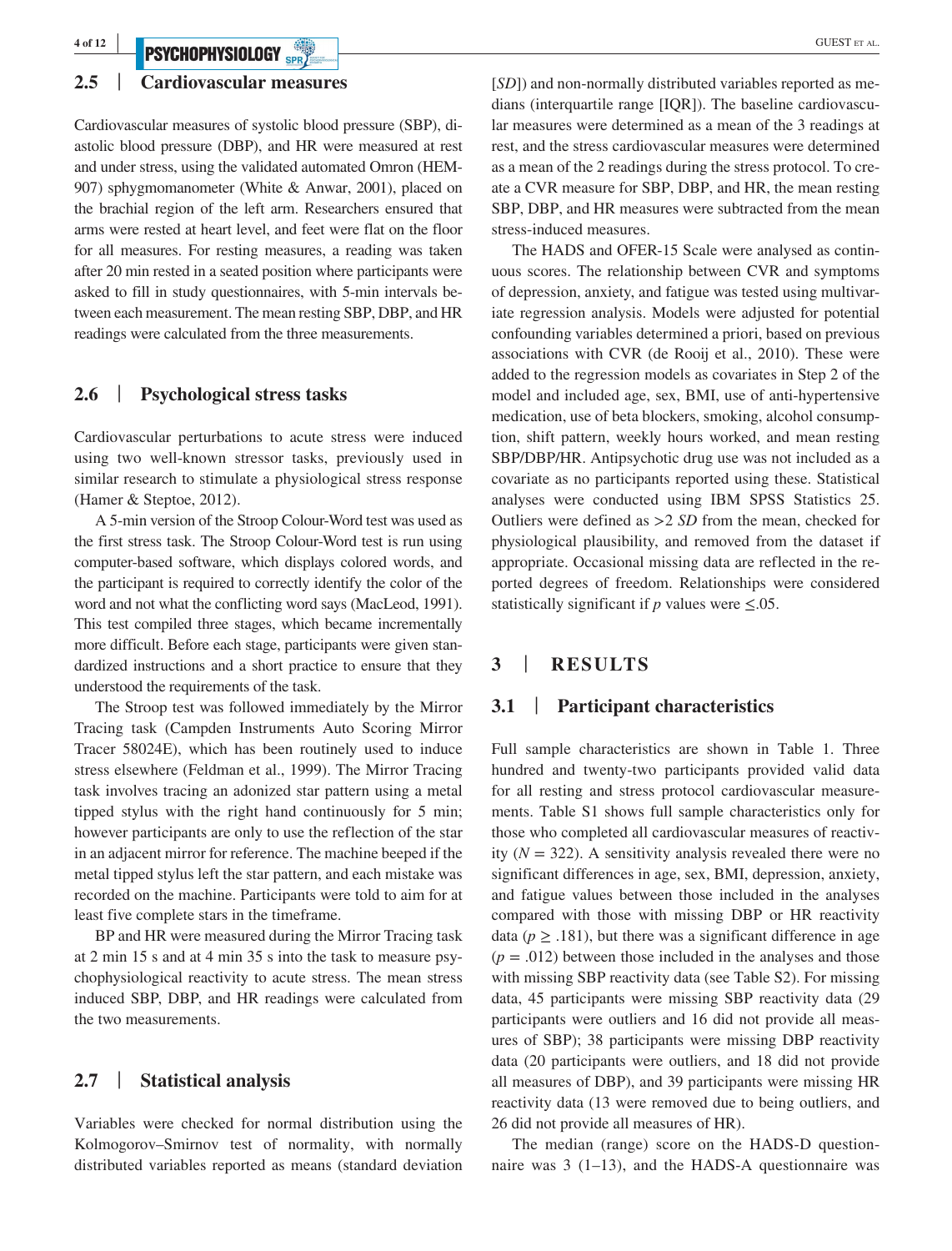#### **TABLE 1** Sample characteristics

|                                                          | Median $(IQR)^{a}$ , Mean $(SD)$ , or % $(N)$ | Number of missing data |
|----------------------------------------------------------|-----------------------------------------------|------------------------|
| Age (years)                                              | 49.5 $(13.6)^a$                               | $\overline{c}$         |
| Sex (% male)                                             | 98.7% (381)                                   | $\boldsymbol{0}$       |
| Average working hours (hours/week)                       | 48.0 $(5.0)^a$                                | $\mathbf{1}$           |
| Ethnicity                                                |                                               | $\mathbf{1}$           |
| White European (%)                                       | 93.9% (361)                                   |                        |
| Other (%)                                                | $6.4\%$ (24)                                  |                        |
| Highest level of education                               |                                               | 18                     |
| GCSEs $(\%)$                                             | 65.5% (241)                                   |                        |
| A-level (%)                                              | 12.8% (47)                                    |                        |
| University graduate (%)                                  | $6.3\%$ (23)                                  |                        |
| Other (%)                                                | 12.8% (47)                                    |                        |
| Shift patterns                                           |                                               | $\mathbf{1}$           |
| Morning (%)                                              | 63.4% (244)                                   |                        |
| Afternoon (%)                                            | 11.9% (46)                                    |                        |
| Night $(\%)$                                             | 17.7% (68)                                    |                        |
| Rotating shifts (%)                                      | $7.0\% (27)$                                  |                        |
| Cardiovascular measures                                  |                                               |                        |
| Resting SBP (mmHg)                                       | 129.7(11.5)                                   | 27                     |
| Resting DBP (mmHg)                                       | 81.8 (11.3)                                   | $22\,$                 |
| Resting HR (mmHg)                                        | 67.8(9.6)                                     | 17                     |
| Stress task SBP (mmHg)                                   | 142.8 $(21.5)^a$                              | 36                     |
| Stress task DBP (mmHg)                                   | 91.3(9.7)                                     | 30                     |
| Stress task HR (mmHg)                                    | 73.0 $(14.1)^a$                               | 32                     |
| SBP reactivity (mmHg)                                    | 14.0 $(15)^a$                                 | 45                     |
| DBP reactivity (mmHg)                                    | 9.3(7.5)                                      | 38                     |
| HR reactivity (mmHg)                                     | 5.3 $(7.7)^a$                                 | 39                     |
| Hospital Anxiety and Depression Scale (HADS)             |                                               |                        |
| Anxiety symptoms (0-21)                                  | 4.88(3.18)                                    | $\mathfrak{Z}$         |
| Depression symptoms (0-21)                               | 3.88(2.91)                                    | 3                      |
| Anxiety score $\geq 8$ (%)                               | 20.6(79)                                      | 3                      |
| Depression score $\geq 8$ (%)                            | 13.1(53)                                      | $\mathfrak{Z}$         |
| Occupational Fatigue Exhaustion/Recovery Scale (OFER-15) |                                               |                        |
| Chronic symptoms $(0-100)$                               | 36.7 $(40)^a$                                 | 6                      |
| Acute symptoms (0-100)                                   | $50.0(33)^{a}$                                | $\overline{c}$         |
| Persistent symptoms (0-100)                              | 43.3 $(33)^a$                                 | $\overline{4}$         |
| BMI $(kg/m2)$                                            | 29.76 $(6.29)^a$                              | 5                      |
| Healthy weight (%)                                       | $10.8\%$ (41)                                 |                        |
| Overweight (%)                                           | 40.9% (156)                                   |                        |
| Obese Class 1 (%)                                        | 31.8% (121)                                   |                        |
| Obese Class 2 (%)                                        | $12.3\%$ (47)                                 |                        |
| Obese Class 3 (%)                                        | $4.2\%$ (16)                                  |                        |
| Medication                                               |                                               |                        |
| Anti-hypertensive medication (%)                         | $9.1\%$ (35)                                  | $\boldsymbol{0}$       |
| Beta blockers (%)                                        | $3.4\%$ (13)                                  | 5                      |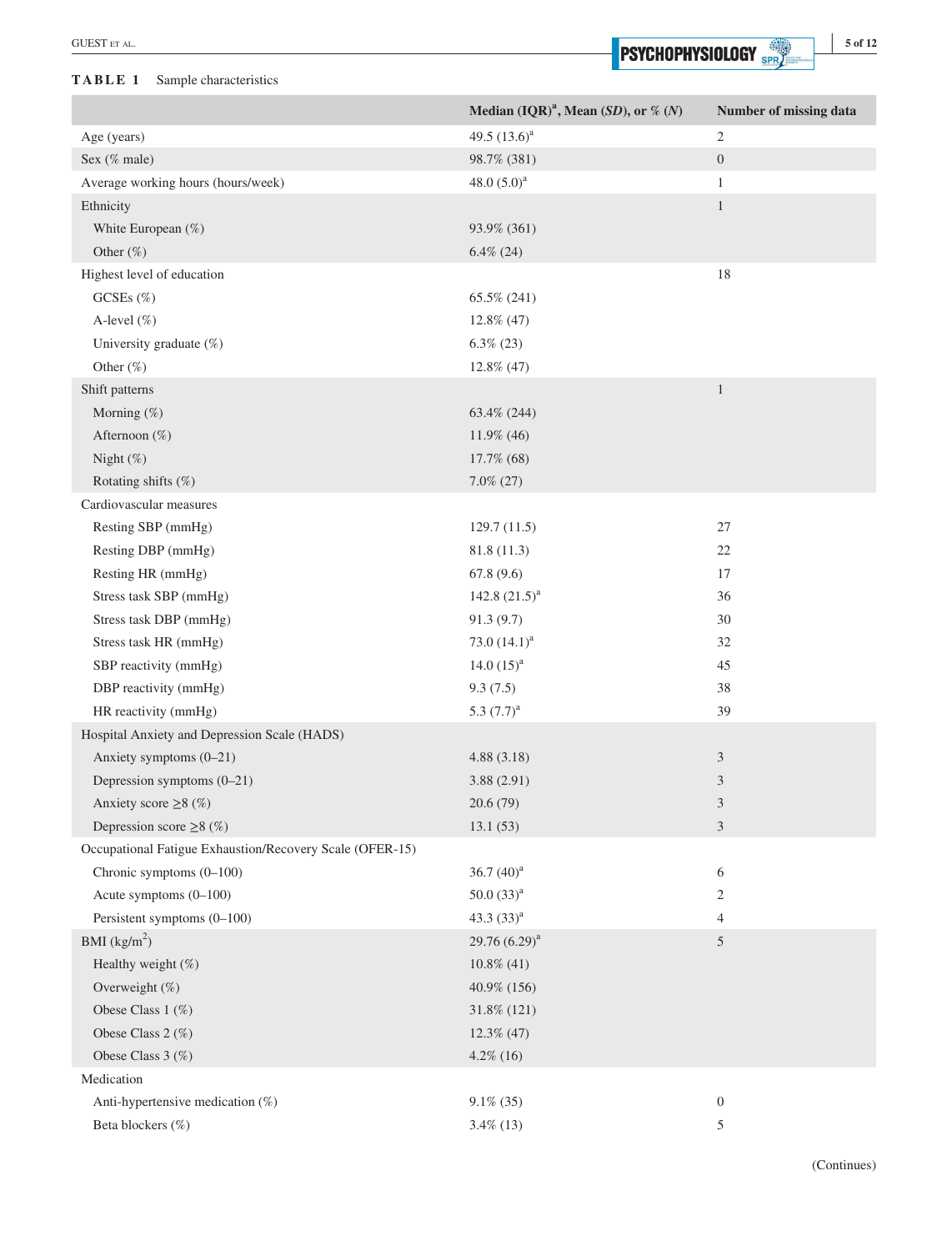**TABLE 1** (Continued)

**6 of 12 <sup>|</sup>**

|                               | Median $(IQR)^{a}$ , Mean $(SD)$ , or % $(N)$ | Number of missing data |
|-------------------------------|-----------------------------------------------|------------------------|
| Alcohol Intake                |                                               | $\mathbf{0}$           |
| Never $(\%)$                  | $8.3\%$ (32)                                  |                        |
| Monthly or less $(\%)$        | $18.1\%$ (70)                                 |                        |
| 2–4 times a month $(\%)$      | 37.3% (144)                                   |                        |
| 2–3 times a week $(\%)$       | 29.0% (112)                                   |                        |
| 4 or more times a week $(\%)$ | $7.3\%$ (28)                                  |                        |
| Cigarettes                    |                                               | $\boldsymbol{0}$       |
| Never smoked $(\%)$           | 39.6% (153)                                   |                        |
| Ex-smoker $(\%)$              | 40.9% (158)                                   |                        |
| Current smoker $(\%)$         | 19.4\% (75)                                   |                        |
| Of those:                     |                                               |                        |
| 1–5 cigarettes/day $(\%)$     | $17.3\%$ (13)                                 |                        |
| $6-10$ cigarettes/day $(\%)$  | $17.3\%$ (13)                                 |                        |
| 11-15 cigarettes/day $(\%)$   | 33.3% (25)                                    |                        |
| 16–20 cigarettes/day $(\%)$   | 28.0% (21)                                    |                        |
| $>$ 20 cigarettes/day (%)     | $4.0\%$ (3)                                   |                        |

 $a^2$ Data presented with the median (interquartile range). Total sample size = 386.

4 (0–18). For HADS-D, 330 (86.2%) participants had no symptoms of depression (scored  $\leq$ 7), 46 (12.5%) had mild symptoms (scored 8–10), and 7 (1.3%) had moderate symptoms (scored 11–14). No participants had severe symptoms of depression. For HADS-A, 304 (79.4%) participants had no symptoms of anxiety (scored  $\leq$ 7), 60 (15.7%) had mild symptoms (scored 8–10), 18 (4.7%) had moderate symptoms (scored  $11-14$ ), and  $1(0.3\%)$  had severe symptoms  $\text{(scored } \geq 15)$ .

#### **3.2** | **CVR**

Across all participants, all cardiovascular measures (SBP, DBP, and HR) significantly increased in response to the stressor protocol ( $p \leq .001$ ).

#### **3.3** | **Fatigue**

A significant negative relationship between persistent fatigue symptoms and SBP response to the stress protocol ( $\beta$  =  $-$ .166, 95% CI –0.140 to –0.032, *p* = .002) was observed (Table 2), indicating that for every point increase on the OFER-15 scale, SBP reactivity decreases by 0.166 mmHg. There was also a significant negative relationship between persistent fatigue symptoms and DBP reactivity ( $\beta$  = −.131, 95% CI −0.080 to −0.008, *p* = .016) and HR reactivity (*β* = −.174, 95% CI −0.083 to −0.020, *p* = .001) to stress after adjusting for covariates (Table 2).

There were no significant relationships between chronic fatigue and SBP reactivity ( $\beta$  = -.070, 95% CI -0.084 to 0.018,  $p = .200$  or DBP reactivity ( $\beta = -.065, 95\%$  CI  $-0.054$  to 0.013,  $p = .232$ ), but there was a significant negative relationship between chronic fatigue and HR reactivity ( $\beta$  = −.151, 95% CI −0.069 to −0.012,  $p = .006$ ) (Table 2).

There were no significant relationships between acute fatigue and SBP reactivity ( $\beta$  = -.085, 95% CI -0.099 to 0.011,  $p = .144$ ) or DBP reactivity ( $\beta = -.037, 95\%$  CI  $-0.049$  to 0.023,  $p = .485$ ), but there was a significant negative relationship between acute fatigue and HR reactivity ( $\beta$  = -.113, 95% CI -0.064 to -0.002,  $p = .038$ ) (Table 2).

#### **3.4** | **Anxiety**

A significant negative relationship between anxiety symptoms and SBP response to the stress protocol ( $\beta = -0.175$ , 95% CI −1.015 to −.252,  $p = .001$ ) was observed (Table 2), indicating that for every point increase on the HADS-A scale, SBP reactivity decreases by 0.175 mmHg. There were no significant relationships between anxiety symptoms and DBP or HR ( $p \geq .111$ ) responses to the stress protocol, after adjusting for covariates.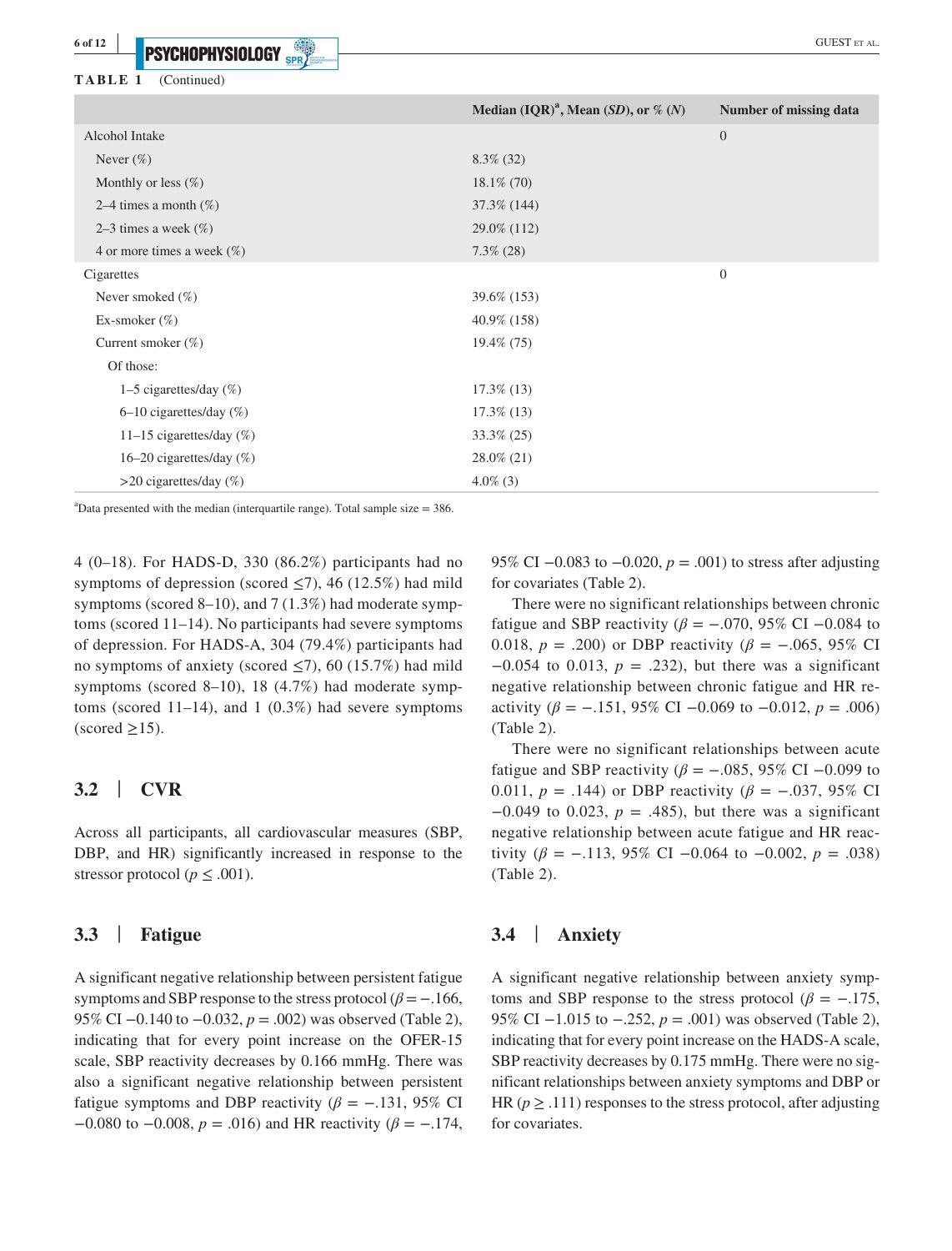**TABLE 2** Multivariate regression analysis of depression, anxiety, and fatigue symptoms relationship with SBP, DBP, and HR reactivity to the stressor protocol in separate models

|                                 | <b>Unstandardized B</b> | <b>Standardized</b><br>coefficient $\beta$ | $\boldsymbol{p}$ | Adjusted $R^2$ | Model $F$ | Model $p$             |
|---------------------------------|-------------------------|--------------------------------------------|------------------|----------------|-----------|-----------------------|
| Systolic blood pressure         |                         |                                            |                  |                |           |                       |
| HADS depression <sup>a</sup>    | $-0.312$                | $-0.077$                                   | .161             | 0.069          | 3.228     | $< .001$ <sup>*</sup> |
| HADS anxiety <sup>a</sup>       | $-0.633$                | $-0.175$                                   | $.001*$          | 0.094          | 4.100     | $< .001$ <sup>*</sup> |
| Persistent fatigue <sup>a</sup> | $-0.086$                | $-0.166$                                   | $.002*$          | 0.092          | 4.045     | $< .001$ <sup>*</sup> |
| Chronic fatigue <sup>a</sup>    | $-0.033$                | $-0.070$                                   | .200             | 0.066          | 3.089     | $.001*$               |
| Acute fatigue <sup>a</sup>      | $-0.044$                | $-0.085$                                   | .114             | 0.070          | 3.281     | $< .001$ <sup>*</sup> |
| Diastolic blood pressure        |                         |                                            |                  |                |           |                       |
| HADS depression <sup>b</sup>    | $-0.128$                | $-0.046$                                   | .394             | 0.059          | 2.913     | $.001*$               |
| HADS anxiety <sup>b</sup>       | $-0.208$                | $-0.086$                                   | .111             | 0.063          | 3.057     | $.001*$               |
| Persistent fatigue <sup>b</sup> | $-0.044$                | $-0.131$                                   | $.016*$          | 0.051          | 2.654     | $.003*$               |
| Chronic fatigue <sup>b</sup>    | $-0.021$                | 0.017                                      | .232             | 0.056          | 2.813     | $.002*$               |
| Acute fatigue <sup>b</sup>      | $-0.013$                | $-0.037$                                   | .485             | 0.057          | 2.847     | $.001*$               |
| Heart rate                      |                         |                                            |                  |                |           |                       |
| HADS depression <sup>c</sup>    | 0.034                   | 0.015                                      | .786             | 0.022          | 1.763     | .067                  |
| HADS anxiety <sup>c</sup>       | $-0.119$                | $-0.058$                                   | .295             | 0.024          | 1.822     | .056                  |
| Persistent fatigue <sup>c</sup> | $-0.052$                | $-0.174$                                   | $.001*$          | 0.052          | 2.844     | $.002*$               |
| Chronic fatigue <sup>c</sup>    | $-0.041$                | 0.015                                      | $.006*$          | 0.048          | 2.662     | $.004*$               |
| Acute fatigue <sup>c</sup>      | $-0.033$                | $-0.113$                                   | $.038*$          | 0.035          | 2.231     | $.016*$               |

a Individual main effects adjusted for age, BP medication, beta blockers, sex, BMI, smoking status, alcohol intake, shift pattern, weekly working hours, and mean resting SBP.

b Individual main effects adjusted for age, BP medication, beta blockers, sex, BMI, smoking status, alcohol intake, shift pattern, weekly working hours, and mean resting DBP.

c Individual main effects adjusted for age, BP medication, beta blockers, sex, BMI, smoking status, alcohol intake, shift pattern, weekly working hours, and mean resting HR.

\*Statistically significant based on multivariate regression analysis ( $p \leq .05$ ).

# **3.5** | **Depression**

There were no significant relationships between depressive symptoms and SBP ( $p = .161$ ), DBP ( $p = .394$ ) or HR  $(p = .786)$  when examined independently from anxiety or fatigue, and after adjusting for covariates (Table 2).

# **3.6** | **Combined model of fatigue, anxiety, and depression**

The combined model of fatigue, anxiety, and depression was analyzed by incorporating them all in the same multivariate linear regression model and adjusting for covariates (Table 3). When examining the combined model, the negative relationship between persistent fatigue and SBP reactivity remained significant ( $\beta$  =  $-.236$ , 95% CI  $-0.210$  to  $-0.031$ ,  $p = .009$ ), as did the negative relationship between HADS-A and SBP reactivity ( $\beta$  = −.164, 95% CI −1.057 to −0.110, *p* = .016). However, there was no relationship with HADS-D and SBP reactivity.

The negative relationship between persistent fatigue and DBP reactivity also remained significant ( $\beta$  = −.257, 95% CI −0.144 to −0.025, *p* = .005), and there was a positive trend between acute fatigue and DBP reactivity ( $\beta$  = .169, 95% CI −0.001 to 0.110, *p* = .052).

No independent variables remained significantly related to HR reactivity when put in the combined model (all  $p \geq 0.055$ ). Though there was a trend toward significance in the relationship between depressive symptoms ( $\beta$  = .113, 95% CI –0.007 to 0.624,  $p = .055$ ) and persistent fatigue ( $\beta = -.161, 95\%$  CI −0.099 to 0.005, *p* = .074) with HR reactivity.

# **4** | **DISCUSSION**

The present analyses have shown that in a sample of truck drivers from the United Kingdom, symptoms of persistent fatigue were negatively associated with SBP, DBP, and HR reactivity to stress, and both acute and chronic fatigue negatively related to HR stress reactivity. Symptoms of anxiety were negatively associated with SBP reactivity. When all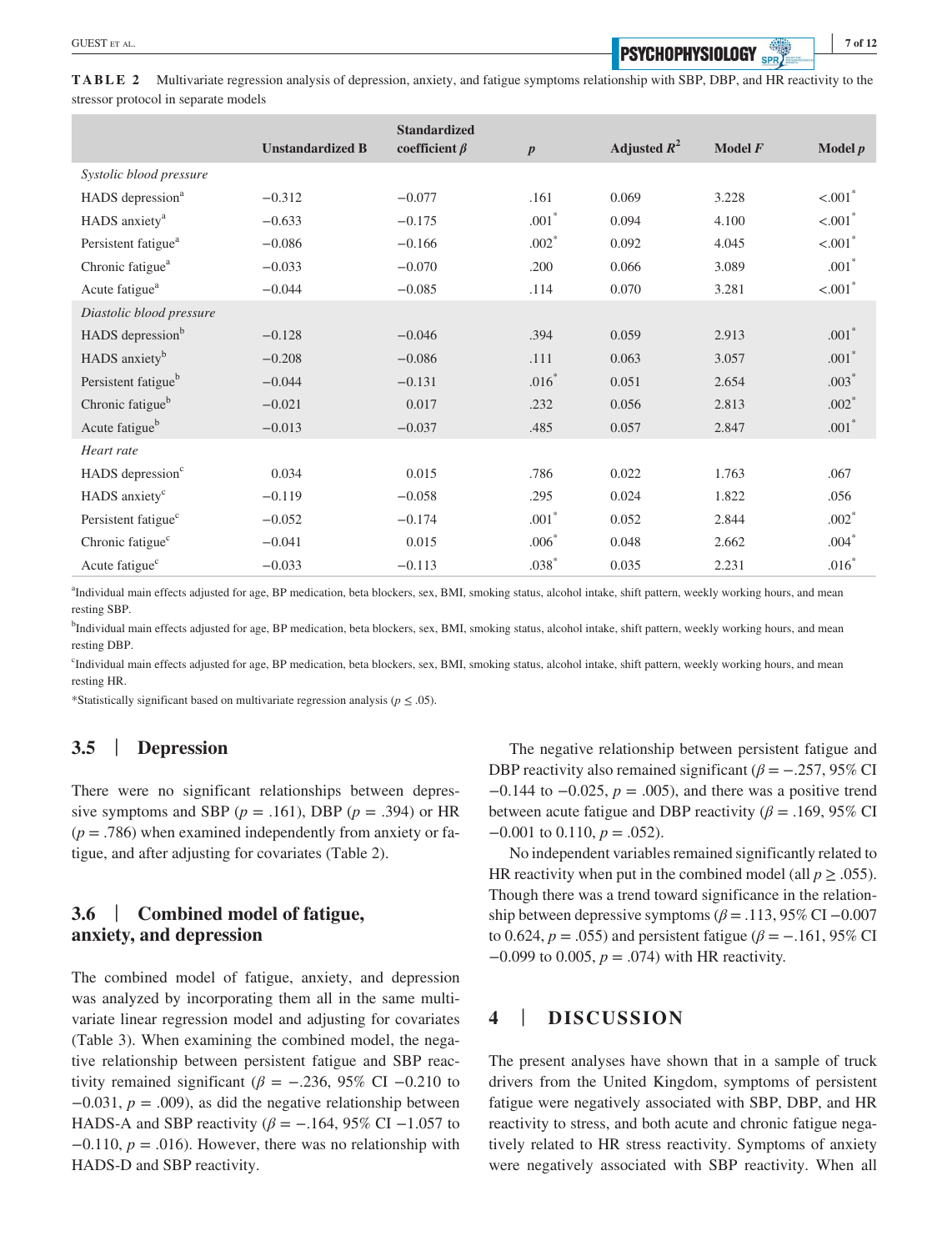# **EXPLICIAL DRUGHAL CONTRACT CONTRACT ET AL.**

**TABLE 3** Multivariate regression analysis of depression, anxiety, and fatigue symptoms relationship with SBP, DBP, and HR reactivity to the stressor protocol in a combined model

|                                 | <b>Unstandardized B</b> | <b>Standardized</b><br>coefficient $\beta$ | $\boldsymbol{p}$ | Adjusted $R^2$ | Model $F$ | Model $p$             |
|---------------------------------|-------------------------|--------------------------------------------|------------------|----------------|-----------|-----------------------|
| Systolic blood pressure         |                         |                                            |                  |                |           |                       |
|                                 |                         |                                            |                  | 0.099          | 3.334     | $< .001$ <sup>*</sup> |
| HADS depression <sup>a</sup>    | 0.156                   | 0.038                                      | .550             |                |           |                       |
| HADS anxiety <sup>a</sup>       | $-0.583$                | $-0.164$                                   | $.016*$          |                |           |                       |
| Persistent fatigue <sup>a</sup> | $-0.120$                | $-0.236$                                   | $.009*$          |                |           |                       |
| Acute fatigue <sup>a</sup>      | 0.034                   | 0.068                                      | .432             |                |           |                       |
| Chronic fatigue <sup>a</sup>    | 0.045                   | 0.095                                      | .258             |                |           |                       |
| Diastolic blood pressure        |                         |                                            |                  |                |           |                       |
|                                 |                         |                                            |                  | 0.061          | 2.414     | $.002*$               |
| HADS depression <sup>b</sup>    | $-0.048$                | $-0.018$                                   | .798             |                |           |                       |
| HADS anxiety <sup>b</sup>       | $-0.172$                | $-0.075$                                   | .271             |                |           |                       |
| Persistent fatigue <sup>b</sup> | $-0.084$                | $-0.257$                                   | $.005*$          |                |           |                       |
| Acute fatigue <sup>b</sup>      | 0.055                   | 0.169                                      | .052             |                |           |                       |
| Chronic fatigue <sup>b</sup>    | 0.008                   | 0.027                                      | .320             |                |           |                       |
| Heart rate                      |                         |                                            |                  |                |           |                       |
|                                 |                         |                                            |                  | 0.058          | 2.425     | $.003*$               |
| HADS depression <sup>c</sup>    | 0.309                   | 0.113                                      | .055             |                |           |                       |
| HADS anxiety <sup>c</sup>       | $-0.081$                | $-0.039$                                   | .568             |                |           |                       |
| Persistent fatigue <sup>c</sup> | $-0.047$                | $-0.161$                                   | .074             |                |           |                       |
| Acute fatigue <sup>c</sup>      | 0.008                   | 0.029                                      | .737             |                |           |                       |
| Chronic fatigue <sup>c</sup>    | $-0.028$                | $-0.103$                                   | .217             |                |           |                       |

<sup>a</sup>Individual main effects adjusted for age, BP medication, beta blockers, sex, BMI, smoking status, alcohol intake, shift pattern, weekly working hours, and mean resting SBP.

<sup>b</sup>Individual main effects adjusted for age, BP medication, beta blockers, sex, BMI, smoking status, alcohol intake, shift pattern, weekly working hours, and mean resting DBP.

c Individual main effects adjusted for age, BP medication, beta blockers, sex, BMI, smoking status, alcohol intake, shift pattern, weekly working hours, and mean resting HR.

\*Statistically significant based on multivariate regression analysis ( $p \leq .05$ ).

independent variables were combined in the same model, the negative relationship between persistent fatigue and both SBP and DBP reactivity remained significant, as did the negative relationship between anxiety symptoms and SBP reactivity. No significant relationships between fatigue or anxiety and HR reactivity withstood. Interestingly, there was also a positive trend toward significance between acute fatigue and DBP reactivity.

This is the first study which examines the association between constructs of occupational fatigue (measured via the OFER-15 scale) and cardiovascular stress reactivity, and as a result, presents a valuable contribution to the field. It is somewhat unclear why we found a significant negative association between persistent fatigue and SBP, DBP, and HR reactivity, but only a negative association between acute fatigue and chronic fatigue with HR reactivity only. Further, when entered into the combined model, only a positive trend toward significance between acute fatigue and DBP reactivity remained. This particular finding was unanticipated, though could be explained by short-term (acute) fatigue resulting in mental depletion, which could increase the perceived difficulty of the task, and consequently task effort, which manifests a stronger cardiovascular response in DBP (Wright et al., 2008). Plausibly, as fatigue becomes prolonged (persistent/chronic), the sympathetic activity compensates less, and this may be where autonomic dysregulation occurs, which may explain our associations. It is also possible that those who self-reported higher persistent and chronic fatigue were less motivated on the day and perceived the task as too difficult which led to them engaging less with the stress protocol, resulting in decreased CVR (Wright et al., 2008). However, this would be disputed by many studies who still found significant associations after adjusting for ratings of perceived stressfulness (Bibbey et al., 2013; Yuenyongchaiwat et al., 2017) and task performance (Carroll et al., 2007; Yuenyongchaiwat et al., 2017). This would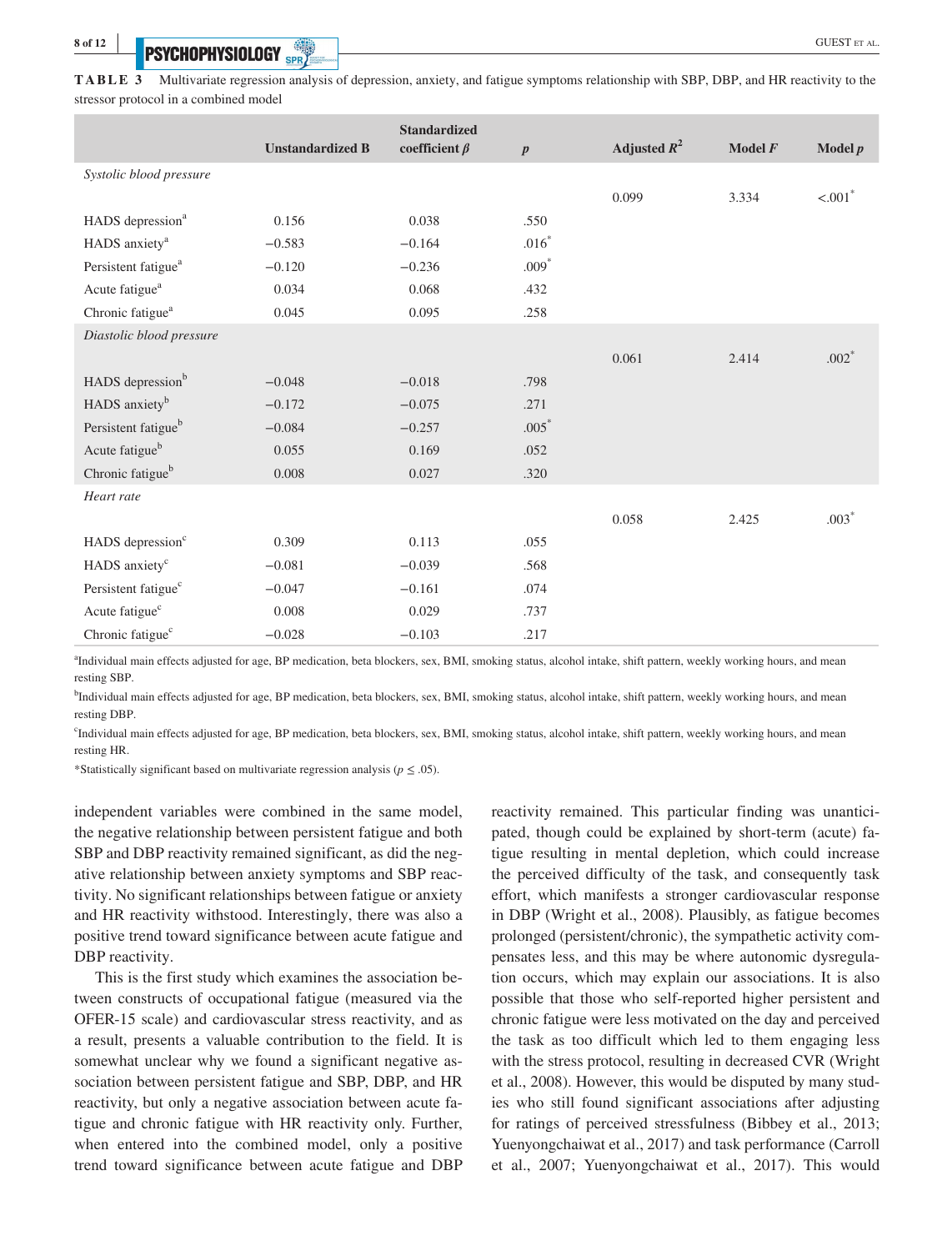**EXECUTER AL. 9 of 12 PSYCHOPHYSIOLOGY SPR/2000 9 of 12** 

indicate the concept that attenuated cardiovascular stress reactivity may be a marker of neural hypoactivation in the brain, due to the under-recruitment of brain systems that require motivated action during stress exposure (Carroll et al., 2017; Ginty et al., 2013; Holsen et al., 2011); however, in this study, we were unable to corroborate this. Further, more mechanistic work would be needed to determine the mechanisms that may underlie our results.

The percentage of our sample which displayed clinical levels of symptoms for anxiety (HADS-A  $\geq$  8) were lower than a comparative normal population sample of adults in the United Kingdom (Breeman et al., 2015), which would appear to contradict the literature (Guest et al., 2020). However, there is considerably less research into anxiety prevalence among truck drivers compared with depression, and our study adds valuable findings to this under-researched topic. HADS-A scores were comparable with other cohort studies (Carroll et al., 2007; de Rooij et al., 2010). As hypothesized, the negative association between SBP reactivity and HADS-A scores seen in our analyses was consistent with similar studies (Carroll et al., 2007; de Rooij et al., 2010; Young et al., 1998; Yuenyongchaiwat et al., 2017). It is known that other psychological disorders related to anxiety (e.g., panic disorders) are associated with a decreased sensitivity of the beta-adrenergic receptor and decreased stimulation of the beta-adrenergic system and could explain why we saw a significant negative association between anxiety symptoms and SBP reactivity but not DBP in our active stressor task. Future research in passive stress tasks such as the cold-pressor test may be useful to assess the alpha-adrenergic system in truck drivers (Yuenyongchaiwat et al., 2017).

The percentage of our sample, which displayed clinical levels of symptoms for depression (HADS-D  $\geq$  8), were comparative with a general population sample of adults in the United Kingdom (Breeman et al., 2015). Also, these scores were similar to other cohort studies which used the HADS-D questionnaire (Carroll et al., 2007; de Rooij et al., 2010). Globally, truck drivers have been known to exhibit higher than average levels of depression (Guest et al., 2020). This further highlights that truck drivers are an at-risk group which requires further attention, particularly due to the well-known links between depression and future CVD (Hare et al., 2014). Contrary to the hypothesis, there was no association between HADS-D scores and any of the CVR parameters, in contrast to other studies (Carroll et al., 2007; de Rooij et al., 2010; Salomon et al., 2009; York et al., 2007). However, we did observe a trend toward significance for HR reactivity in the combined model, which would follow the findings from the literature. Other studies which have used the same stressor tasks have similarly found no associations between depressive symptoms and CVR (Wang et al., 2016). Our Cronbach  $\alpha$  of internal consistency was considered acceptable for this cohort, but future studies which look at depressive symptoms

in truck drivers may want to consider the use of alternative tools to measure depressive symptomology.

The association between lower SBP reactivity and elevated persistent fatigue and anxiety symptoms is noteworthy as lower cardiovascular responses have been associated with negative health outcomes (Phillips et al., 2013). This is exacerbated by the association between anxiety and the onset of CHD, independent of classic risk factors (Dhar & Barton, 2016; Roest et al., 2010). This relationship may become cyclical in truck drivers, as the poor cardiometabolic profile of truck drivers such as high prevalence of obesity can result in chronic inflammation, which in turn can affect autonomic function. Fatigue has also been linked to chronic inflammation, affecting both the periphery and the CNS (Lee & Giuliani, 2019). This may provide a mechanism underlying reduced SBP reactivity seen in drivers with higher persistent fatigue and anxiety symptoms but requires further investigation.

# **4.1** | **Strengths**

Strengths of this study include the novelty and size of the sample. Our large sample size enabled us to adjust for a range of important covariates and retain statistical power. As mentioned, truck drivers are an under researched population group who experience high levels of psychological stressors when on the road. Our recruited sample is comparable with truck drivers in the United Kingdom (median age 49.5 years, 98.7% male), as truck driving is a male-dominated industry comprising an ageing workforce (Freight Transport Association, 2018). This is relevant as the burden of CVD is higher for men than it is for women (Townsend et al., 2015). Both the Stroop test and Mirror Tracing task are widely used psychophysiological acute stressor tasks, which can allow for comparable results between studies. A further benefit is that data collection took place in the participants' own worksite setting, alleviating some potential "white coat syndrome" effects, and potentially enhancing ecological validity. Another strength is that the depression, anxiety, and fatigue scores were quantified using widely utilized and validated measures.

#### **4.2** | **Methodological considerations**

As with all studies, the results of our analyses should be viewed in light of the following considerations. Limitations of this study include the laboratory stress which may not mimic natural stressors such as driving, preventing generalizability, though it is argued the controlled setting where the task was administered removes some potential variability, which aids in determining associations. Future studies should aim to replicate our findings in a field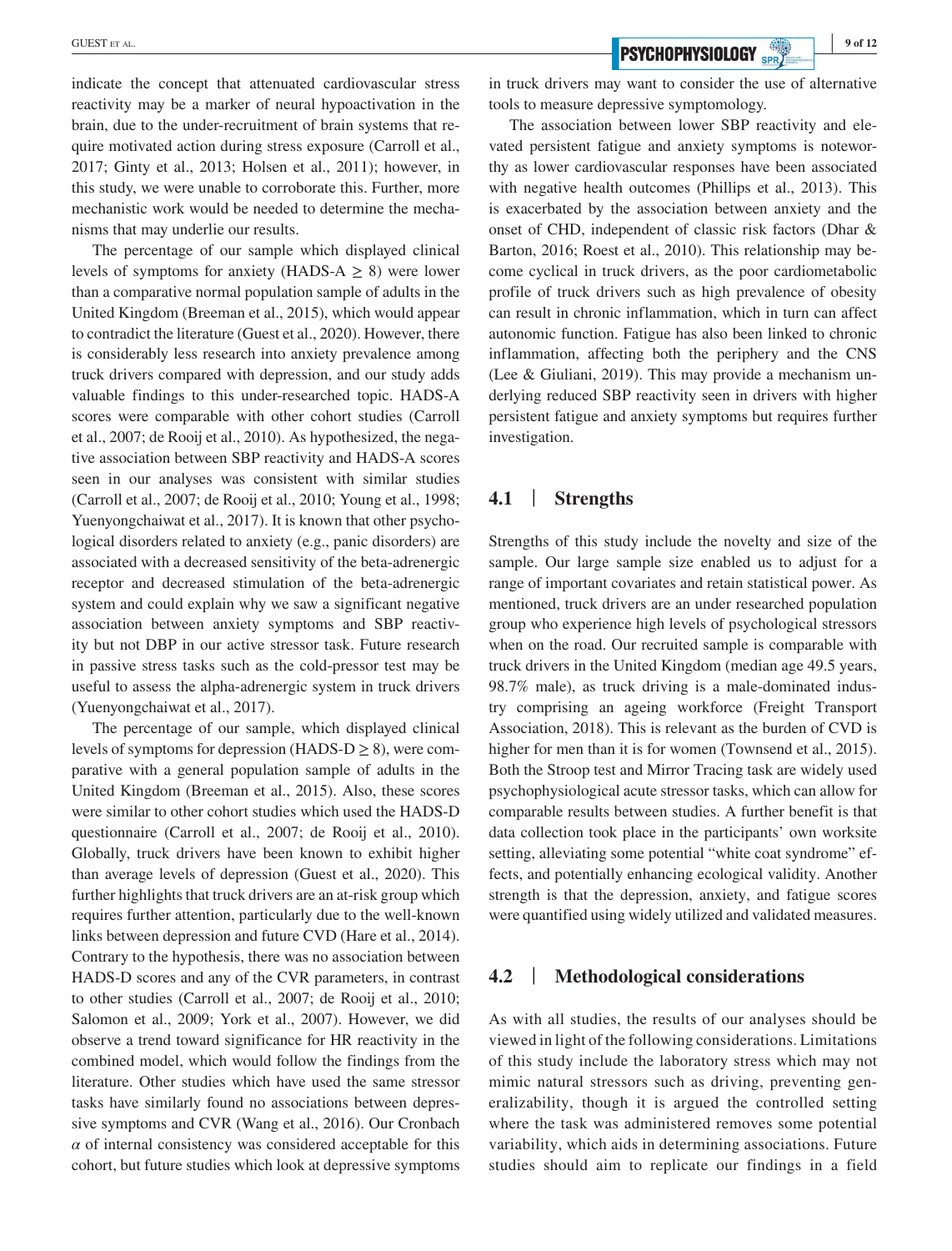# **PSYCHOPHYSIOLOGY** SPR/

setting with "real-life stressors." Furthermore, the stressor task included only two measures of BP and HR, which meant it was difficult to remove an outlier if there was measurement variability; however, if there was an outlier (>2SD), the participant was removed from the analyses. No cardiovascular measures occurred during the Stroop task, so we were unable to determine the cardiovascular response to this task. The analyses reported herein were cross-sectional, inhibiting the identification of causality. Also, the stress tasks were not counterbalanced across participants, which therefore could have resulted in an order effect. Though the results were statistically significant, the overall effect sizes for HADS-A and persistent fatigue were relatively small; however, these effect sizes are in line with similar studies (de Rooij et al., 2010). We only assessed symptoms of depression and anxiety and did not address questions about previously diagnosed depression or anxiety, and anti-depressant, sedative, or anti-convulsant use. Additionally, to obtain a thorough understanding of the effects of depression, anxiety, and fatigue on cardiovascular stress reactivity, analyzing further markers of stress such as cortisol and plasma cytokine responses would have been beneficial. However, given the constraints on data collection in the workplace environment, and the opportunistic nature of our study, this was not possible. Likewise, given the main trial protocol, we were unable to complete beat-to-beat assessments of CVR; however, brachial BP monitoring and HR assessment have been extensively used to accurately assess cardiovascular stress reactivity (Carroll et al., 2007). It should also be noted that there is a general lack of consensus within the literature on what pre-determined threshold specifically defines a "blunted" CVR. Finally, a control group was not feasible due to the SHIFT trial protocol, which means this study is only generalizable to truck drivers, who are at high-risk of stress exposure. However, the effects of these associations with depression and anxiety have been similar to other population-based studies (Phillips, 2011). Future stress reactivity research should therefore focus on population-based studies particularly in self-reported fatigue measures.

# **5** | **CONCLUSION**

In conclusion, we found that in a population of truck drivers from the United Kingdom, there is a significant negative relationship between stress induced SBP reactivity, with anxiety and persistent fatigue symptomology, indicating that increased persistent fatigue or anxiety symptoms relates to lower SBP reactivity to stress. This study provides further evidence to the literature encompassing attenuated CVR and mental health. Future research should utilize prospective designs to establish the cause and effect of these associations, and this in turn will provide clearer guidelines in determining the focus of future health interventions to protect both mental and cardiovascular health.

#### **ACKNOWLEDGEMENTS**

The authors would like to thank all the truck drivers who participated in this study.

#### **CONFLICT OF INTEREST**

None declared.

#### **AUTHOR CONTRIBUTIONS**

**Amber J Guest:** Conceptualization; Data curation; Formal analysis; Methodology; Writing-original draft. **Stacy A Clemes:** Funding acquisition; Project administration; Supervision; Writing-review & editing. **James A King:** Funding acquisition; Project administration; Supervision; Writing-review & editing. **Yu-Ling Chen:** Data curation; Project administration. **Katharina Ruettger:** Data curation; Project administration. **Mohsen Sayyah:** Data curation; Project administration. **Aron Sherry:** Data curation; Project administration. **Veronica Varela-Mato:** Data curation; Funding acquisition; Project administration. **Nicola J**  Paine: Conceptualization; Formal analysis; Methodology; Supervision; Writing-original draft; Writing-review & editing.

#### **ORCID**

*Amber J. Guest* <https://orcid.org/0000-0002-3610-347X>

#### **REFERENCES**

- Akil, L., & Anwar Ahmad, H. (2011). Relationships between obesity and cardiovascular diseases in four southern states and Colorado. *Journal of Health Care for the Poor and Underserved*, *22*(4 SUPPL), 61–72. <https://doi.org/10.1353/hpu.2011.0166>
- American Psychiatric Association. (2013). *Diagnostic and statistical manual of mental disorders (DSM-5)* (5th ed.). American Psychiatric Publishing.<https://doi.org/10.1176/appi.books.9780890425596>
- Antoun, M., Edwards, K. M., Sweeting, J., & Ding, D. (2017). The acute physiological stress response to driving: A systematic review. *PLoS One*, *12*(10), e0185517. [https://doi.org/10.1371/journ](https://doi.org/10.1371/journal.pone.0185517) [al.pone.0185517](https://doi.org/10.1371/journal.pone.0185517)
- Apostolopoulos, Y., Sönmez, S., Shattell, M. M., & Belzer, M. (2010). Worksite-induced morbidities among truck drivers in the United States. *AAOHN Journal*, *58*(7), 285–296. [https://doi.](https://doi.org/10.3928/08910162-20100625-01) [org/10.3928/08910162-20100625-01](https://doi.org/10.3928/08910162-20100625-01)
- Bibbey, A., Carroll, D., Roseboom, T. J., Phillips, A. C., & de Rooij, S. R. (2013). Personality and physiological reactions to acute psychological stress. *International Journal of Psychophysiology*, *90*(1), 28–36. <https://doi.org/10.1016/j.ijpsycho.2012.10.018>
- Bjelland, I., Dahl, A. A., Haug, T. T., & Neckelmann, D. (2002). The validity of the hospital anxiety and depression scale: An updated literature review. *Journal of Psychosomatic Research*, *52*(2), 69–77. [https://doi.org/10.1016/S0022-3999\(01\)00296-3](https://doi.org/10.1016/S0022-3999(01)00296-3)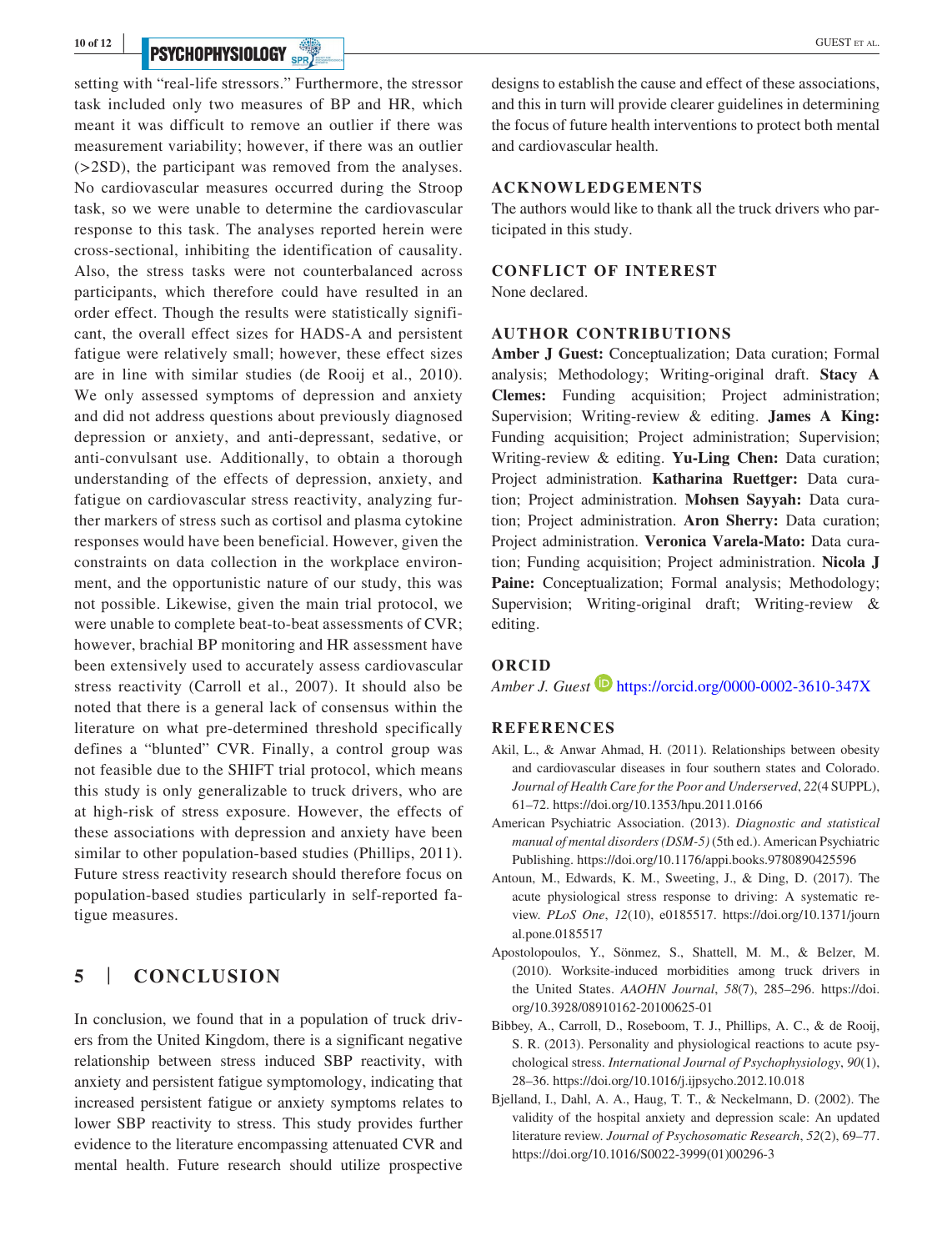- Breeman, S., Cotton, S., Fielding, S., & Jones, G. T. (2015). Normative data for the hospital anxiety and depression scale. *Quality of Life Research*, *24*(2), 391–398. [https://doi.org/10.1007/s1113](https://doi.org/10.1007/s11136-014-0763-z) [6-014-0763-z](https://doi.org/10.1007/s11136-014-0763-z)
- Carroll, D., Ginty, A. T., Whittaker, A. C., Lovallo, W. R., & de Rooij, S. R. (2017). The behavioural, cognitive, and neural corollaries of blunted cardiovascular and cortisol reactions to acute psychological stress. *Neuroscience & Biobehavioral Reviews*, *77*, 74–86. [https://](https://doi.org/10.1016/j.neubiorev.2017.02.025) [doi.org/10.1016/j.neubiorev.2017.02.025](https://doi.org/10.1016/j.neubiorev.2017.02.025)
- Carroll, D., Lovallo, W. R., & Phillips, A. C. (2009). Are large physiological reactions to acute psychological stress always bad for health? *Social and Personality Psychology Compass*, *3*(5), 725–743. [https://](https://doi.org/10.1111/j.1751-9004.2009.00205.x) [doi.org/10.1111/j.1751-9004.2009.00205.x](https://doi.org/10.1111/j.1751-9004.2009.00205.x)
- Carroll, D., Phillips, A. C., & Der, G. (2008). Body mass index, abdominal adiposity, obesity, and cardiovascular reactions to psychological stress in a large community sample. *Psychosomatic Medicine*, *70*(6), 653–660. <https://doi.org/10.1097/PSY.0b013e31817b9382>
- Carroll, D., Phillips, A. C., Hunt, K., & Der, G. (2007). Symptoms of depression and cardiovascular reactions to acute psychological stress: Evidence from a population study. *Biological Psychology*, *75*(1), 68–74. <https://doi.org/10.1016/j.biopsycho.2006.12.002>
- Chalmers, T., & Lal, S. (2016). Prevalence of affective states in Australian truck and train drivers. *Journal of the Australasian College of Road Safety*, *27*(1), 13–18.
- Chida, Y., & Hamer, M. (2008). Chronic psychosocial factors and acute physiological responses to laboratory-induced stress in healthy populations: A quantitative review of 30 years of investigations. *Psychological Bulletin*, *134*(6), 829–885. [https://doi.org/10.1037/](https://doi.org/10.1037/a0013342) [a0013342](https://doi.org/10.1037/a0013342)
- Clemes, S. A., Varela Mato, V., Munir, F., Edwardson, C. L., Chen, Y.- L., Hamer, M., Gray, L. J., Bhupendra Jaicim, N., Richardson, G., Johnson, V., Troughton, J., Yates, T., & King, J. A. (2019). Cluster randomised controlled trial to investigate the effectiveness and costeffectiveness of a structured health intervention for truckers (the SHIFT study): A study protocol. *British Medical Journal Open*, *9*(11), e030175. <https://doi.org/10.1136/bmjopen-2019-030175>
- Cohen, B. E., Edmondson, D., & Kronish, I. M. (2015). State of the art review: Depression, stress, anxiety, and cardiovascular disease. *American Journal of Hypertension*, *28*(11), 1295–1302. [https://doi.](https://doi.org/10.1093/ajh/hpv047) [org/10.1093/ajh/hpv047](https://doi.org/10.1093/ajh/hpv047)
- de Rooij, S. R. (2013). Blunted cardiovascular and cortisol reactivity to acute psychological stress: A summary of results from the Dutch Famine Birth Cohort Study. *International Journal of Psychophysiology*, *90*(1), 21–27. [https://doi.org/10.1016/j.ijpsy](https://doi.org/10.1016/j.ijpsycho.2012.09.011) [cho.2012.09.011](https://doi.org/10.1016/j.ijpsycho.2012.09.011)
- de Rooij, S. R., Schene, A. H., Phillips, D. I., & Roseboom, T. J. (2010). Depression and anxiety: Associations with biological and perceived stress reactivity to a psychological stress protocol in a middle-aged population. *Psychoneuroendocrinology*, *35*(6), 866–877. [https://doi.](https://doi.org/10.1016/j.psyneuen.2009.11.011) [org/10.1016/j.psyneuen.2009.11.011](https://doi.org/10.1016/j.psyneuen.2009.11.011)
- Dhar, A. K., & Barton, D. A. (2016). Depression and the link with cardiovascular disease. *Frontiers in Psychiatry*, *7*(MAR), 1. [https://doi.](https://doi.org/10.3389/fpsyt.2016.00033) [org/10.3389/fpsyt.2016.00033](https://doi.org/10.3389/fpsyt.2016.00033)
- Fan, A. Z., Strine, T. W., Jiles, R., & Mokdad, A. H. (2008). Depression and anxiety associated with cardiovascular disease among persons aged 45 years and older in 38 states of the United States, 2006. *Preventive Medicine*, *46*(5), 445–450. [https://doi.org/10.1016/j.](https://doi.org/10.1016/j.ypmed.2008.02.016) [ypmed.2008.02.016](https://doi.org/10.1016/j.ypmed.2008.02.016)
- Feldman, P. J., Cohen, S., Lepore, S. J., Matthews, K. A., Kamarck, T. W., & Marsland, A. L. (1999). Negative emotions and acute

physiological responses to stress. *Annals of Behavioral Medicine*, *21*(3), 216–222.<https://doi.org/10.1007/bf02884836>

- Freight Transport Association. (2018). *The Freight Transport Association Logistics Report 2018*. [https://fta.co.uk/CMSPages/GetFile.aspx-](https://fta.co.uk/CMSPages/GetFile.aspx?guid=f34d2685-a763-4cd1-bda8-221020fcad3b&lang=en-GB) [?guid=f34d2685-a763-4cd1-bda8-221020fcad3b&lang=en-GB](https://fta.co.uk/CMSPages/GetFile.aspx?guid=f34d2685-a763-4cd1-bda8-221020fcad3b&lang=en-GB)
- Ginty, A. T., Gianaros, P. J., Derbyshire, S. W. G., Phillips, A. C., & Carroll, D. (2013). Blunted cardiac stress reactivity relates to neural hypoactivation. *Psychophysiology*, *50*(3), 219–229. [https://doi.](https://doi.org/10.1111/psyp.12017) [org/10.1111/psyp.12017](https://doi.org/10.1111/psyp.12017)
- Guest, A. J., Chen, Y.-L., Pearson, N., King, J. A., Paine, N. J., & Clemes, S. A. (2020). Cardiometabolic risk factors and mental health status among truck drivers: A systematic review. *British Medical Journal Open*, *10*(10), e038993. [https://doi.org/10.1136/](https://doi.org/10.1136/bmjopen-2020-038993) [bmjopen-2020-038993](https://doi.org/10.1136/bmjopen-2020-038993)
- Hamer, M., & Steptoe, A. (2012). Cortisol responses to mental stress and incident hypertension in healthy men and women. *Journal of Clinical Endocrinology and Metabolism*, *97*(1), E29–E34. [https://](https://doi.org/10.1210/jc.2011-2132) [doi.org/10.1210/jc.2011-2132](https://doi.org/10.1210/jc.2011-2132)
- Hare, D. L., Toukhsati, S. R., Johansson, P., & Jaarsma, T. (2014). Depression and cardiovascular disease: A clinical review. *European Heart Journal*, *35*(21), 1365–1372. [https://doi.org/10.1093/eurhe](https://doi.org/10.1093/eurheartj/eht462) [artj/eht462](https://doi.org/10.1093/eurheartj/eht462)
- Holsen, L. M., Spaeth, S. B., Lee, J. H., Ogden, L. A., Klibanski, A., Whitfield-Gabrieli, S., & Goldstein, J. M. (2011). Stress response circuitry hypoactivation related to hormonal dysfunction in women with major depression. *Journal of Affective Disorders*, *131*(1–3), 379–387. <https://doi.org/10.1016/j.jad.2010.11.024>
- Lagory, J., Dearen, B. B., Tebo, K., & Wright, R. A. (2011). Reported fatigue, difficulty, and cardiovascular response to an auditory mental arithmetic challenge. *International Journal of Psychophysiology*, *81*(2), 91–98. <https://doi.org/10.1016/j.ijpsycho.2011.05.005>
- Lee, C. H., & Giuliani, F. (2019). The role of inflammation in depression and fatigue. *Frontiers in Immunology*, *10*, 1696. [https://doi.](https://doi.org/10.3389/fimmu.2019.01696) [org/10.3389/fimmu.2019.01696](https://doi.org/10.3389/fimmu.2019.01696)
- Lovallo, W. R. (2005). Cardiovascular reactivity: Mechanisms and pathways to cardiovascular disease. *International Journal of Psychophysiology*, *58*(2–3 SPEC. ISS.), 119–132. [https://doi.](https://doi.org/10.1016/j.ijpsycho.2004.11.007) [org/10.1016/j.ijpsycho.2004.11.007](https://doi.org/10.1016/j.ijpsycho.2004.11.007)
- Lovallo, W. R. (2013). Early life adversity reduces stress reactivity and enhances impulsive behavior: Implications for health behaviors. *International Journal of Psychophysiology*, *90*(1), 8–16. [https://doi.](https://doi.org/10.1016/j.ijpsycho.2012.10.006) [org/10.1016/j.ijpsycho.2012.10.006](https://doi.org/10.1016/j.ijpsycho.2012.10.006)
- Lovallo, W. R., & Gerin, W. (2003). Psychophysiological reactivity: Mechanisms and pathways to cardiovascular disease. *Psychosomatic Medicine*, *65*(1), 36–45. [https://doi.org/10.1097/01.PSY.00000](https://doi.org/10.1097/01.PSY.0000033128.44101.C1) [33128.44101.C1](https://doi.org/10.1097/01.PSY.0000033128.44101.C1)
- Lü, W., Hughes, B. M., Howard, S., & James, J. E. (2018). Sleep restriction undermines cardiovascular adaptation during stress, contingent on emotional stability. *Biological Psychology*, *132*, 125–132. <https://doi.org/10.1016/j.biopsycho.2017.11.013>
- MacLeod, C. M. (1991). Half a century of research on the Stroop effect: An integrative review. *Psychological Bulletin*, *109*(2), 163–203. <https://doi.org/10.1037/0033-2909.109.2.163>
- Melamed, S., Shirom, A., Toker, S., Berliner, S., & Shapira, I. (2006). Burnout and risk of cardiovascular disease: Evidence, possible causal paths, and promising research directions. *Psychological Bulletin*, *132*(3), 327–353. <https://doi.org/10.1037/0033-2909.132.3.327>
- Nolte, R. N., Wright, R. A., Turner, C., & Contrada, R. J. (2008). Reported fatigue, difficulty, and cardiovascular response to a